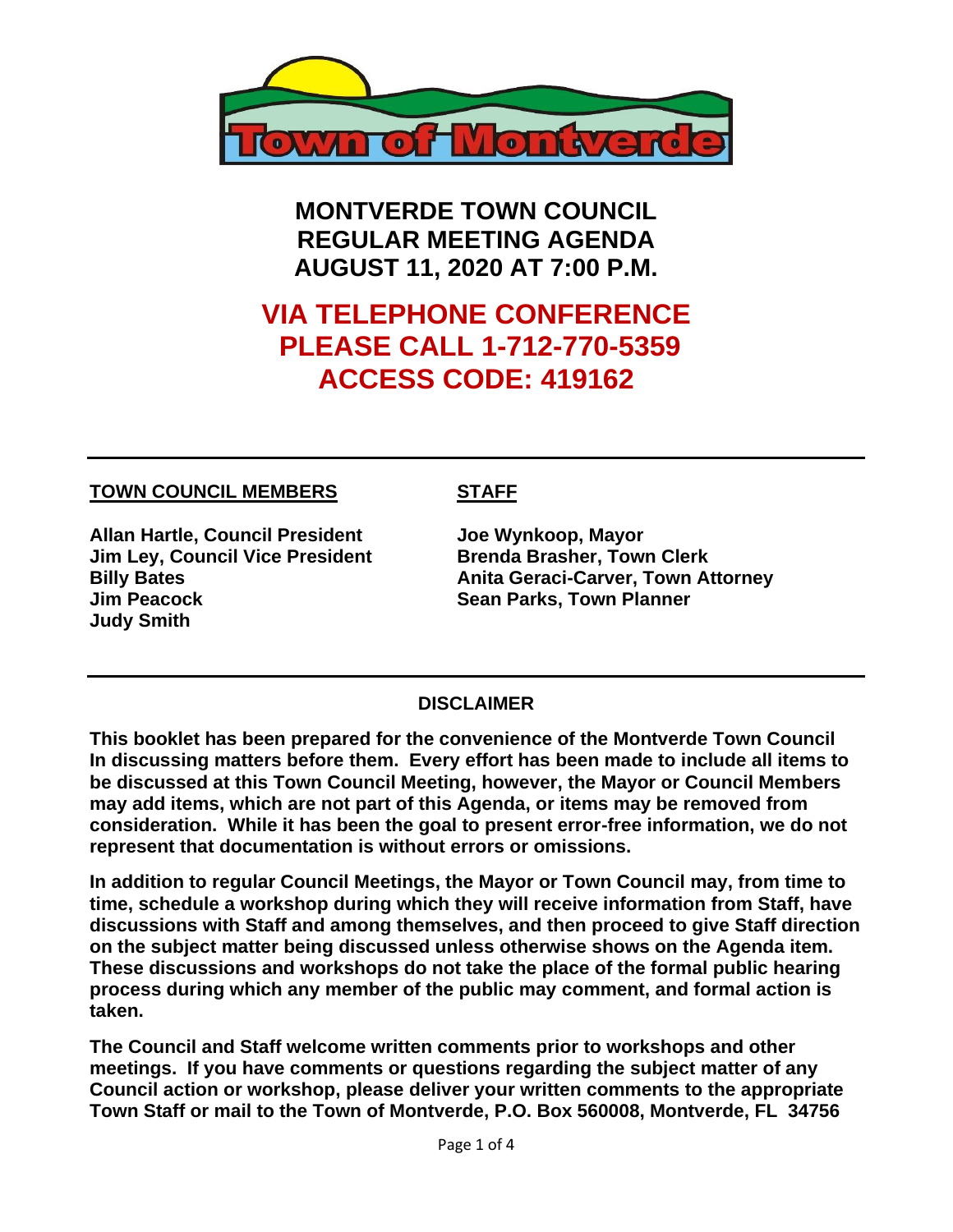# **ITEMIZED AGENDA AUGUST 11, 2020 AT 7:00 P.M.**

# **VIA TELEPHONE CONFERENCE PLEASE CALL 1-712-770-5359 ACCESS CODE: 419162**

**Call to Order**

#### **Pledge of Allegiance**

#### **Invocation**

#### **Roll Call**

**I. AGENDA UPDATE** Discussion regarding proposed revisions to tonight's Agenda

#### **II. PRESENTATIONS – None**

#### **III. MINUTE APPROVAL**

**Tab 1**- Minutes of the Town Council Meeting held March 10, 2020 & June 9, 2020

## **IV. CITIZENS QUESTION AND COMMENT PERIOD**

At this point in the meeting, the Town Council will hear questions, comments, and concerns from the citizens of Montverde. Action will not be taken by the Council at this meeting, but questions may be answered by Staff or issues may be referred for appropriate Staff action. If further action is necessary, the item may be placed on a future agenda for further review and consideration.

NOTE: Matters on this agenda or which may be coming before the Council later will not be discussed until such time as they come before the Council in a public hearing.

### **V. DEPARTMENT & COMMITTEE REPORTS**

- **Tab 2** Committee Reports Visioning, Parks & Recreation, Cemetery, Public Safety, and Historical are welcome to report
- **Tab 3** Councilmembers Report
- **Tab 4** Mayor Wynkoop's Report
- **Tab 5** Sheriff Deputy's Report None
- **Tab 6** Fire Chief's Report None
- **Tab 7** Library Director's Report –None
- **Tab 8** July Finance Report

| <b>Beginning Bank Balance</b> | \$2,395,095.44 |
|-------------------------------|----------------|
| <b>Revenues</b>               | \$137,682.57   |
| <b>Expenditures</b>           | \$116,664.29   |
| <b>Ending Balance</b>         | \$2,416,113.72 |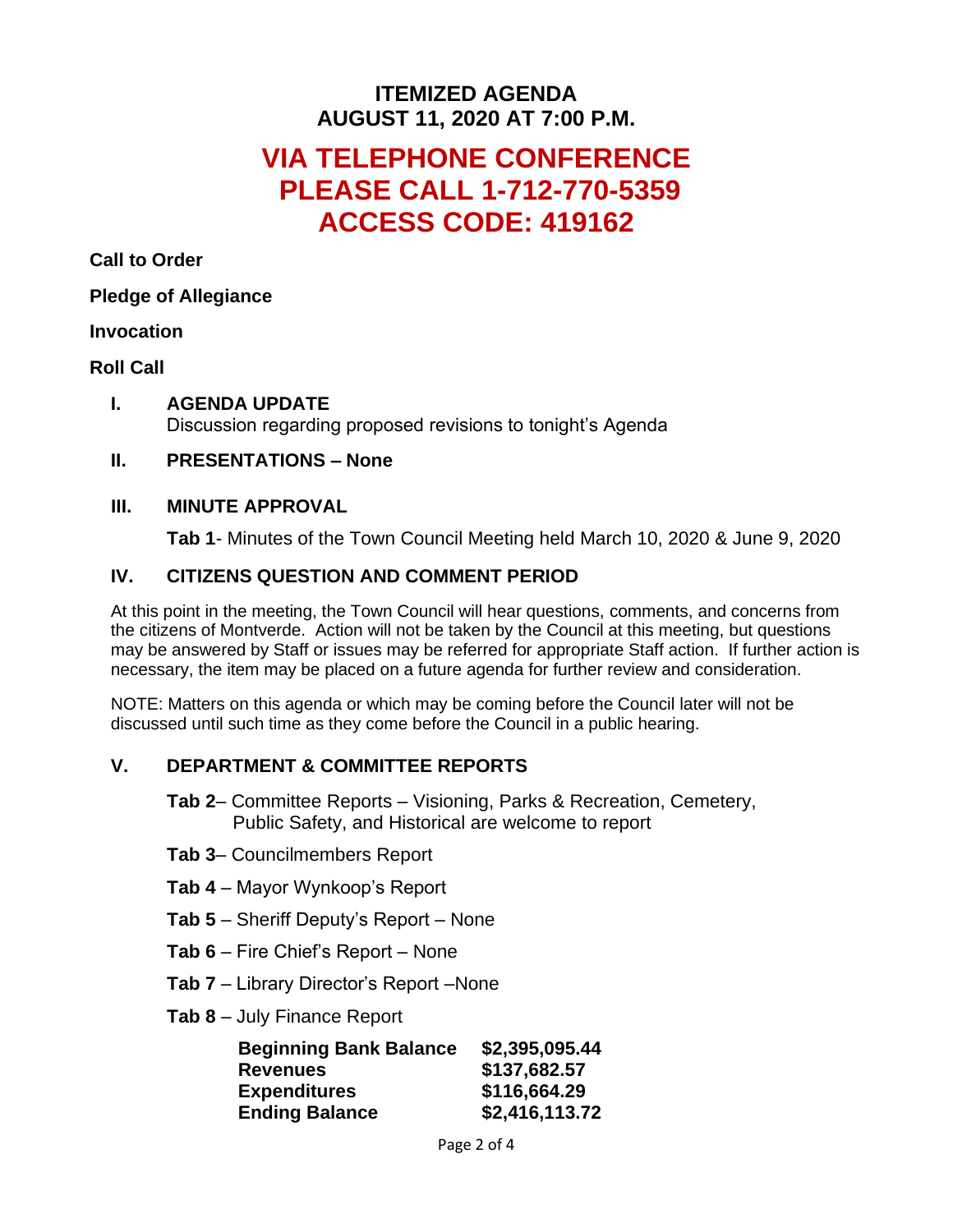#### **VI. PUBLIC HEARING**

**Tab 9** – Resolution No. 2020-015 - A RESOLUTION OF THE TOWN COUNCIL OF THE TOWN OF MONTVERDE, FLORIDA, GRANTING A VARIANCE FROM MINIMUM BUILDING REAR YARD SETBACK REQUIREMENT AND MAXIMUM SQUARE FOOTAGE FOR A SHED IN A RESIDENTIAL MEDIUM DENSITY ZONING DISTRICT TO ALLOW A REDUCTION FROM A TWENTY-FIVE FOOT REAR SETBACK TO A SEVEN FOOT REAR SETBACK AND TO ALLOW FOR A SHED IN EXCESS OF 125 SQUARE FEET FOR THE REAL PROPERTY LOCATED AT 17406 PORTER AVENUE, TOWN OF MONTVERDE, FLORIDA OWNED BY WILLIAM A. CIOCI, JR; PROVIDING FOR CONDITIONS; PROVIDING FOR AN EXPIRATION DATE; AND PROVIDING FOR AN EFFECTIVE DATE.

**Tab 10** – Second Reading and Adoption of Ordinance No. 2020-006 - AN ORDINANCE OF THE TOWN OF MONTVERDE, FLORIDA, AMENDING REGULATIONS IN CHAPTER 10 OF THE TOWN OF MONTVERDE LAND DEVELOPMENT CODE TO INCLUDE DESIGN REQUIREMENTS FOR CERTAIN ACCESSORY BUILDINGS AND IMPOSE LIMITATIONS ON THE NUMBER OF ACCESSORY BUILDINGS PER RESIDENTIAL LOT FOR REAL PROPERTY WITHIN THE TOWN OF MONTVERDE; PROVIDING FOR CODIFICATION AND SEVERABILITY; PROVIDING FOR THE REPEAL OF ORDINANCES IN CONFLICT HEREWITH; AND PROVIDING FOR AN EFFECTIVE DATE.

**Tab 11 -** Second Reading and Adoption of Ordinance No. 2020-012 - AN ORDINANCE OF THE TOWN COUNCIL OF THE TOWN OF MONTVERDE, FLORIDA, AMENDING SECTION 20-87 IN ARTICLE IV OF CHAPTER 20 IN THE CODE OF ORDINANCES OF THE TOWN OF MONTVERDE, BY EXTENDING THE TERM OF YEARS FOR INCLUSION OF THE TOWN WITHIN THE LAKE COUNTY MUNICIPAL SERVICE TAXING UNIT FOR AMBULANCE AND EMERGENCY MEDICAL SERVICES; PROVIDING FOR CONFLICTS; REPEALING ALL ORDINANCES IN CONFLICT; AND PROVIDING FOR AN EFFECTIVE DATE.

**Tab 12** - Second Reading and Adoption of Ordinance No. 2020-013 - AN ORDINANCE OF THE TOWN OF MONTVERDE, AMENDING CHAPTER 2, ARTICLE V, DIVISION 2 ENTITLED CODE ENFORCEMENT BOARD TO PROVIDE FOR A SPECIAL MASTER RATHER THAN A BOARD AS PROVIDED IN SECTION 162, *FLORIDA STATUTES*; SPECIFYING APPOINTMENT AND QUALIFICATION; PROVIDING FOR POWERS OF THE SPECIAL MASTER; PROVIDING FOR CONFLICTS, SEVERABILITY AND AN EFFECTIVE DATE

**Tab 13** – First Reading of Ordinance No. 2020-009 - AN ORDINANCE BY THE TOWN OF MONTVERDE AMENDING THE TOWN OF MONTVERDE LAND DEVELOPMENT CODE CHAPTER 4 DESIGN STANDARDS, ARTICLE XIX DEVELOPMENT WITHIN FLOODPRONE AREAS, TO MAKE MODIFICATIONS TO BRING THE REGULATIONS INTO CONFORMANCE